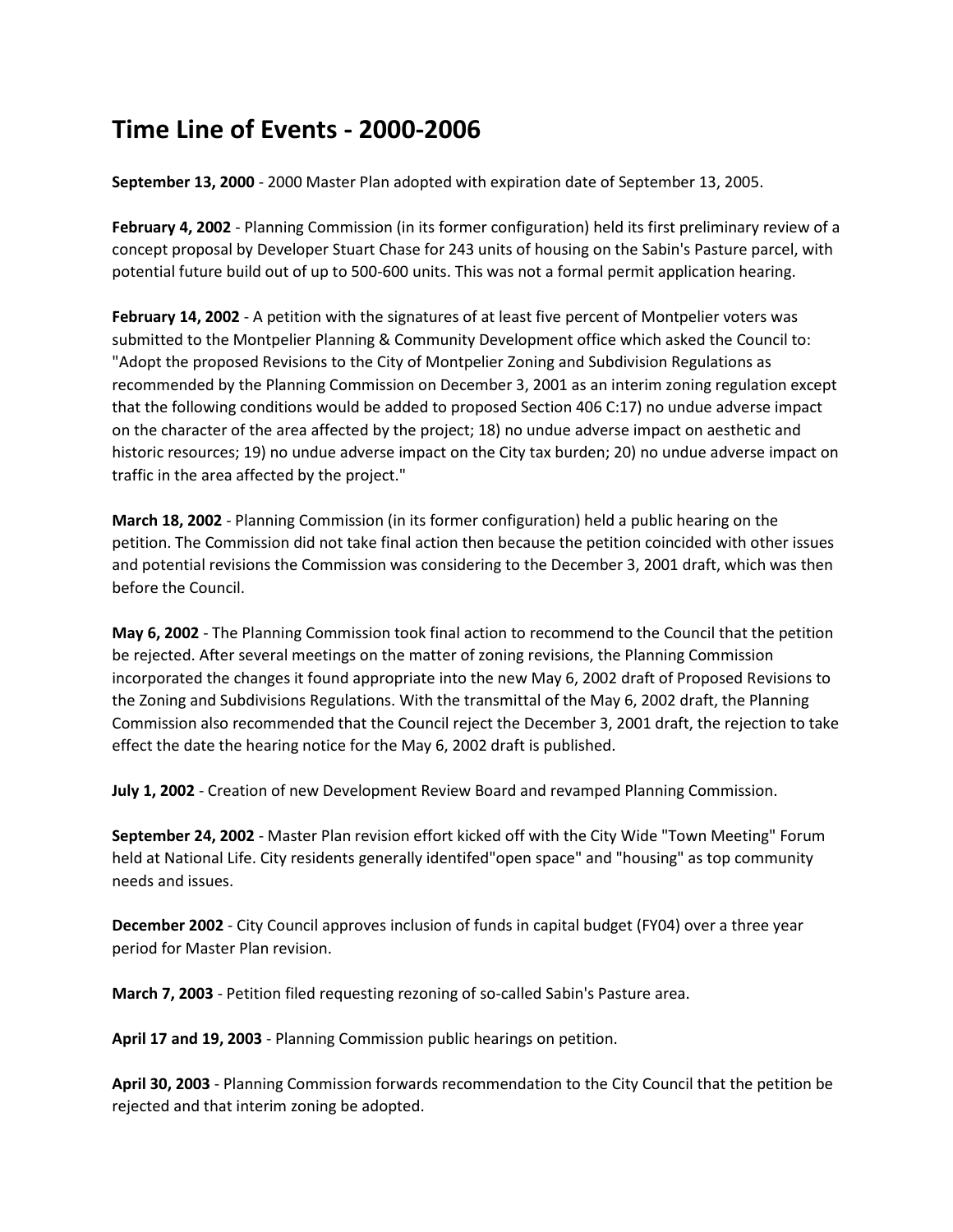**May 28, 2003** - City Council adopted interim zoning for the so-called Sabin's Pasture area. According to the meeting minutes, Mayor Chuck Karparis said he would like to see a proposal from the Planning Commission within the 3-6 month period and that the council consider this a high priority and give them the resources they need to accomplish this. Council Member Smart suggested that they set up a committee to look at the tools that are allowed under State Law.

**June 11, 2003** - City Council conducted Public Hearing on the March 7th petition and voted to table it pending additional information from the City's Attorney.

**August 6, 2003** - City Council formally rejects the March 7th petition.

**December 17, 2003** - City Council budget workshop. Planning Commissioner David Borgendale spoke against proposed reductions in the Planning Department and instead requests additional resources "30 hours per week of dedicated staff time" to address the Master Plan and interim zoning issues before the Commission.

**April 14, 2004** - City Council, as a regular agenda item, formally adopted its Goals and Priorities for the year. The top five priority areas include:

- 5 Open Space particularly Sabin's Pasture
- a) Meet with Planning Commission & Staff to understand issues
- b) Provide resources as needed
- c) Gain understanding of legal issues related to interim zoning, master plan an re-zoning
- d) Develop work plan for resolving outstanding issues.
- e) Gain better understanding of Traditional Neighborhood Design concepts and requirements.
- f) Complete Open Space plan.

**April 28, 2004** - The City Council, as a regular agenda item, met with Planning Commission "to get update on Interim Zoning/Master Plan, Sabin's Pasture, etc." At that meeting Planning Commission Chair David Borgendale outlined the current work schedule which includes working on the Master Plan and the interim zoning simultaneously. Mr. Borgendale also made clear the Planning Commission did not want to make a special district for Sabin's Pasture "because there are a lot of other areas in the city that have a lot of the same characteristics that could argue the same, We think we are heading down a slippery slope of having special districts for every parcel that is of interest and don't believe that it is appropriate to divide the city into a whole bunch of special districts." He also states that the Planning Commission is looking at the concpets of Traditional Neighborhood Zoning and/or Form Based Zoning and having difficulty understanding how to integrate them into the existing regulations. Mr. Borgendale reiterates the Commission's need for additional staff resources to complete the zoning and master plan tasks.

**May 26, 2004** - The City Council had as a regular agenda item the "Consideration of Sabin's Pasture Interim Zoning/Zoning Consultant." The explanatory text states "Mr. Gracyck would like to assist the Planning Commission and is suggesting that the City hire an outside zoning expert to assist the City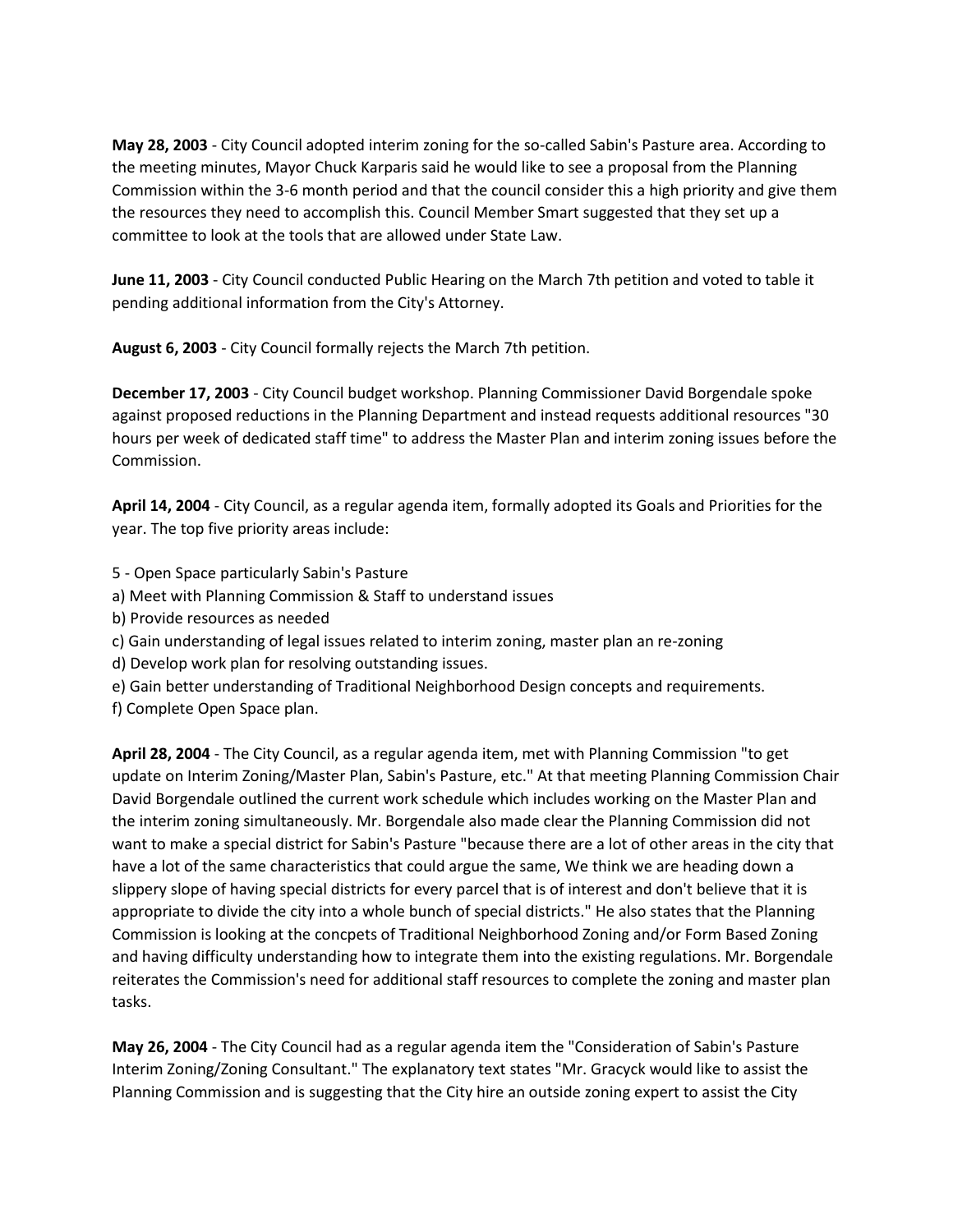Council in coming up with a first draft of permanent zoning to replace the existing interim zoning relative to the Sabin's Pasture area. Upon completion of the draft, the City Council would forward it to the Planning Commission for their review."

At that meeting, the Council passed a motion which stated "Per the Council's authority under 24 VSA Sec 4403 (as to be retained at 24 VSA Sec 4441) that the Council, in meetings open to the public, prepare a draft of permanent replacement zoning for the presently enacted interim zoning for submission to the Planning Commission as soon as possible; and in furtherance of this, that the Council retain an expert with an appropriate zoning qualification to assist both the Council and Planning Commission in the preparation of such draft amendment, and general amendments to the Montpelier Zoning Ordinances, to ensure uniformity appropriately throughout the City in accordance with the principles of the Master Plan." Friendly amendments were added directing the City Manager to identify potential funding sources and stipulating that the Council will have an additional vote before money is committed for an expert.

**June 9, 2004** - The Council, as a regular agenda item, had "Further Consideration of a Sabin's Pasture Consultant." At this meeting, the Council passed a motion that a committee be formed of one Council representative from each district plus a member of the planning commission to develop a scope of services that would support draft regulation consistent with the previous motion (May 26th) and bring back an RFP and proposals. The motion also added that funds be reserved from the FY04 budget for this purpose. This committee consisted of Council Members David Grayck, Jim Sheridan and Chris Smart and Planning Commissioner Irene Facciolo.

**June 17, 2004** - Committee met to discuss request for qualifications.

**June 22, 2004** - Committee issued a public Request for Qualifications (RFQ) for planning firms who may be interested in performing the zoning work.

**July 13 and 15, 2004** - Committee met to discuss responses to the RFQ and prepare the Request for Proposals (RFP).

**July 19, 2004** - Committee issued a Request for Proposals to five planning firms who had responded to the Request for Qualifications process.

**August 5, 12 & 18, 2004** - Committee met to discuss responses to RFP and determine a recommendation for the City Council.

**August 25, 2004** - The City Council had, as a regular agenda item, "Consideration of a recommendation from the committee formed to investigate the hiring of a consultant to amend, and then replace, the Montpelier Zoning and Subdivision Regulations to implement the Concept of Traditional Neighborhood Design. Consideration will also be given to funding for the proposal." At that meeting, the City Council voted to "Authorize the City Manager to enter into a contract with Duany, Plater-Zyberk & Co. (DPZ), who are out of Maryland, on the terms that would have a two part contract. The first part not to exceed \$40,000 for re-zoning Sabin's Pasture and then an additional \$72,000 to finish the entire city and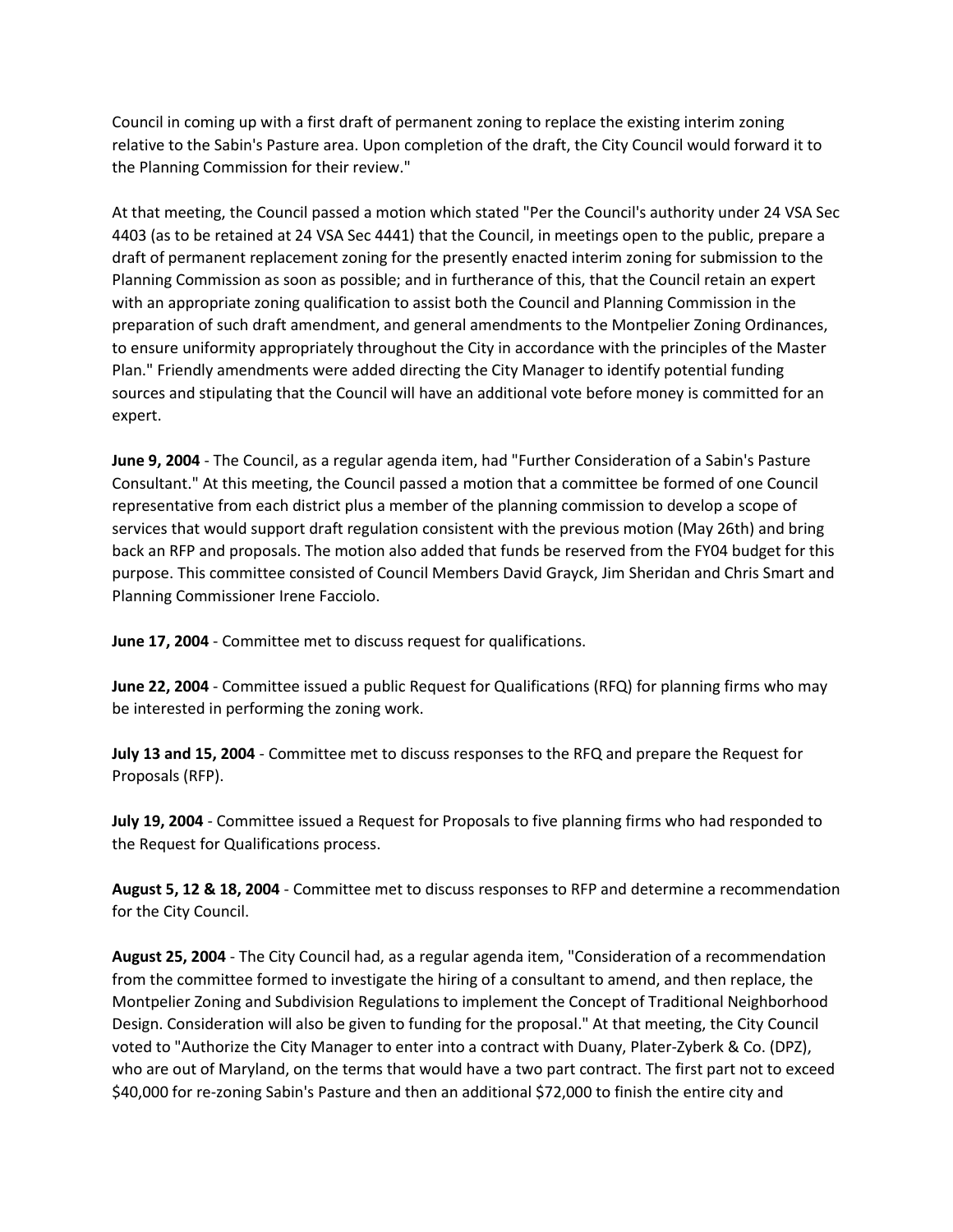produce a new zoning code. Also that we execute this contract according to the schedule set forth in the RFP which would mean that the contract would be executed next week."

**September 1 and 6, 2004** - Committee met to review draft from DPZ and prepare questions for the consultant.

**September 7, 2004** - Consultant Mike Watkins of DPZ met with the Committee to review DPZ's zoning draft.

**September 16, 27, 29 and October 6, 2004** - Committee met to revise consultant's draft and prepare recommendation for Planning Commission.

**November 8, 2004** - Planning Commission received draft from the Council Committee.

**November 16, 2004** - Consultant Watkins met with the Planning Commission in well-attended public session to discuss the aspects of DPZ's SmartCode and Traditional Neighborhood Design concepts.

**December 1, 2004** - Planning Commission conducted a well attended public hearing on the zoning draft recommended by the Committee.

**December 6, 2004** - Planning Commission met with Attorney Steve Stitzel in lengthy public session to review issues pertaining to process, conflict of interest, takings, the legalities of working on the master plan and re-zoning simultaneously, the need for master plan amendments and compatibility of the proposed zoning with the current zoning and Vermont State Statutes Chapter 117.

**December 8, 2004** - Petition and first Connor letter were presented to the City Council in public session at a regular council meeting.

**December 22, 2004** - City Council met with Planning Commission as an agenda item at regular Council meeting to review status of projects and respond to any questions Commissioners may have. No formal action was taken; the Council urged the Commission to continue moving forward with their work.

**January 12, 2005** - City Council responded to the December 8 petition and letter and December 17 letter.

**March 1, 2005** - Vacant Planner position in Planning & Community Development office eliminated.

**May 23, 2005** - Smart Growth Collaborative met with Planning Commssion to discuss Sabin's Pasture.

**May 25, 2005** - City Council public hearing and action to extend interim zoning for one more year.

**July 2005** - City Council adopted amendments to Master Plan.

**August 24, 2005** - Mayor Hooper read an official statement at the City Council meeting on behalf of the